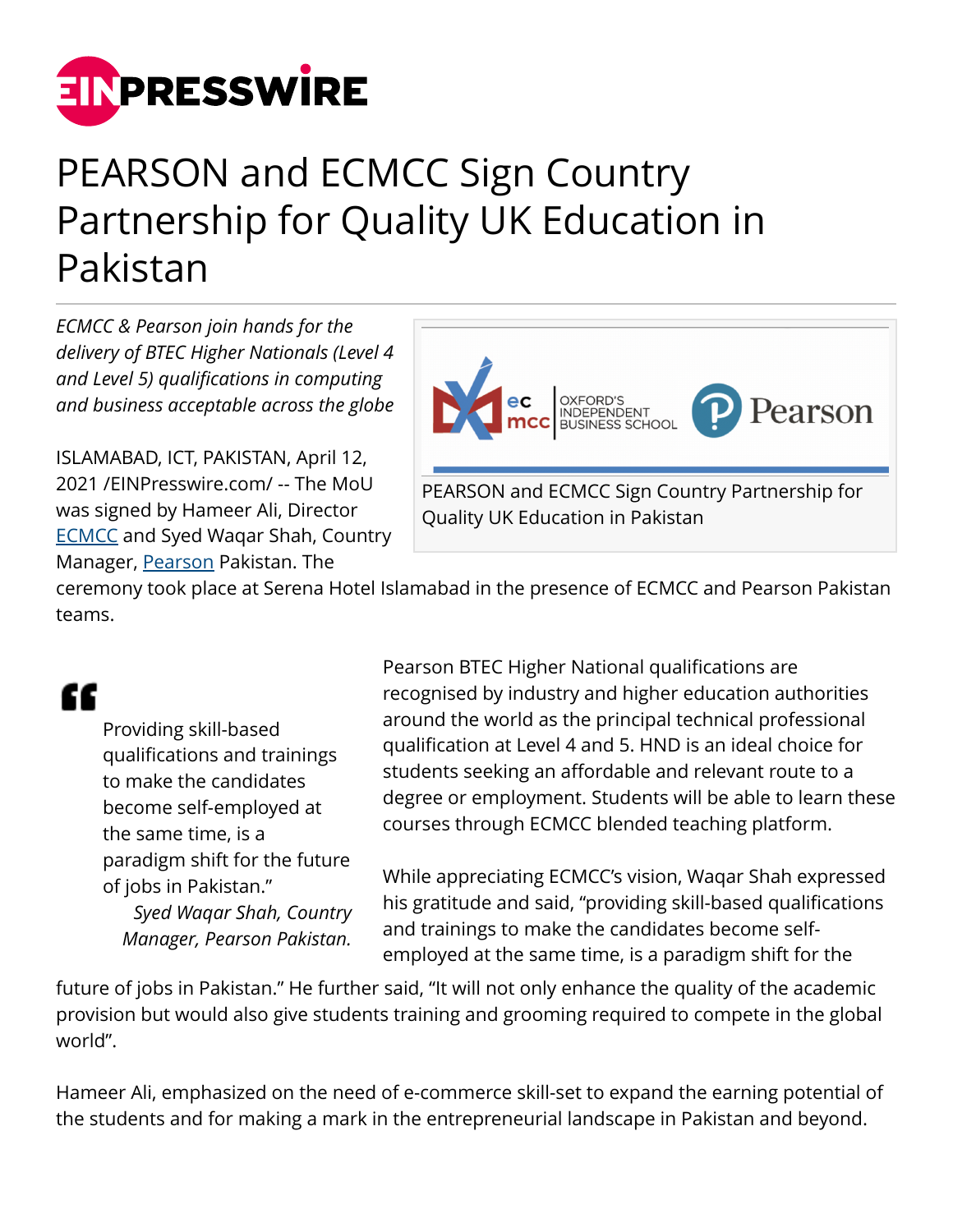Earlier, last month, Mike Nithavrianakis, British Deputy High Commissioner, Karachi and UK Trade Director Pakistan inaugurated the [Extreme Commerce](http://ec.com.pk) Magna Carta College. He appreciated the unique partnership between Extreme Commerce and the Magna Carta College for and the importance of quality education through ECMCC that will lay pivotal focus on enhancing the future of E-Commerce in Pakistan through a student-centric approach.

Representatives from ECMCC team present at the event, were Sumbal Ahmed, Head of Academics, Kashif Jafri, Director ECMCC, Usman Akram, Director Business Development, Rizwan Niazi, Head of Partnerships, Syed Raza, Head of Marketing and Zunaira Riaz, Head of Corporate Relations.

Pearson is the world's leading British multinational publishing and education company headquartered in London, England. Pearson has more than 20,000 employees that deliver education related products and services in nearly 200 countries. Pearson also owns the GCSE examination board for the UK, Edexcel.

Extreme Commerce Magna Carta College is nation's first entrepreneurial higher education Institute built upon the collaborative union of Extreme Commerce and Magna Carta College, Oxford (Independent Business School), UK. The purpose of ECMCC as a futuristic scholastic and incubation hub, is to build and disseminate a full



PEARSON and ECMCC Sign Country Partnership for Quality UK Education in Pakistan



Signing Ceremony of PEARSON and ECMCC Sign Country Partnership for Quality UK Education in Pakistan